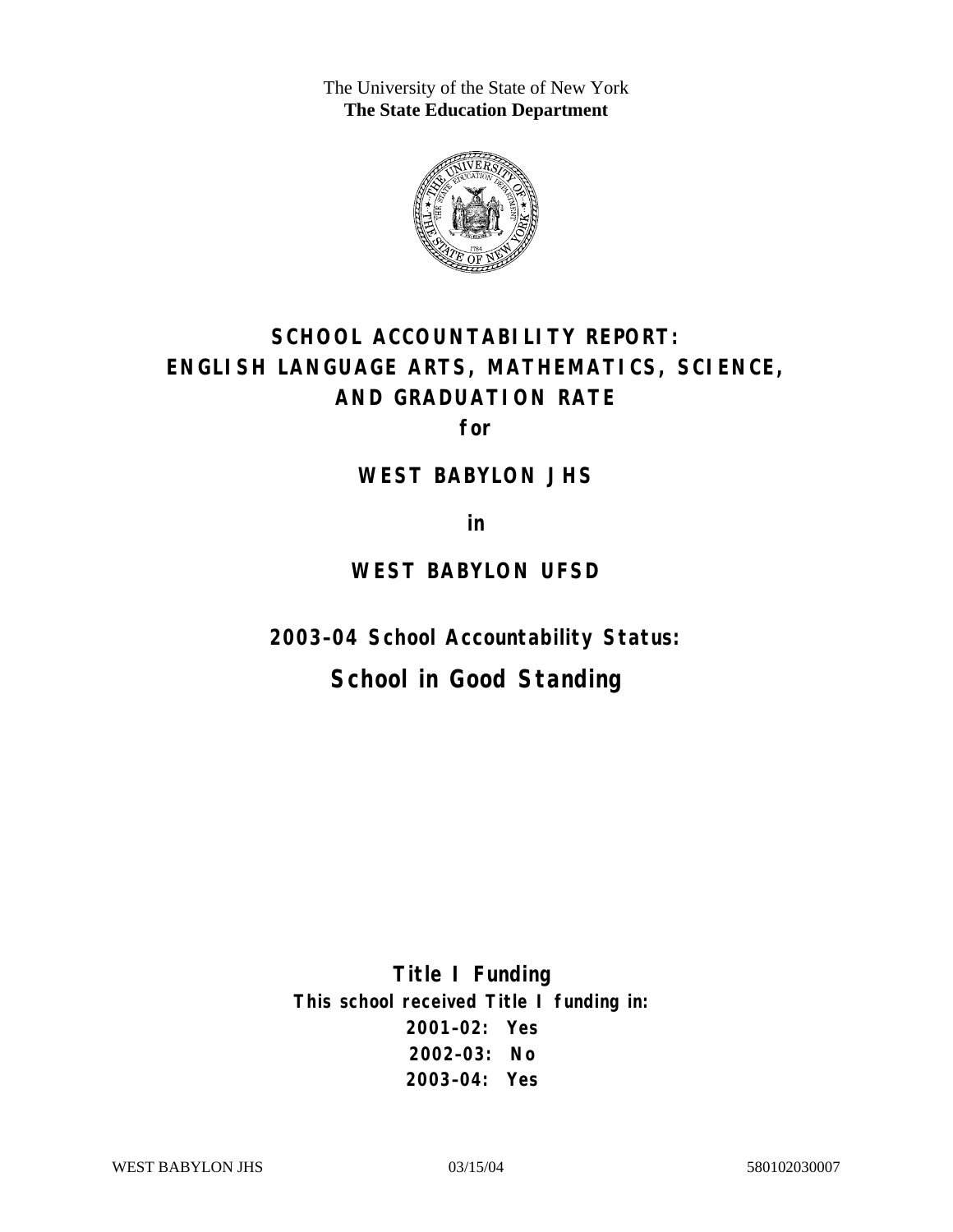### **District/School Accountability Status Categories**

The list below defines the district or school status categories under New York State's district and school accountability system, which is divided into a Federal Title I component and a State component. A district or school that does not receive Title I funding in a school year does not have a federal status in that year. Schools receiving Title I funds that are not in good standing must provide school choice for their students; those in need of improvement year 2 and beyond must also provide Supplemental Education Services to eligible students. Other consequences for districts and schools not in good standing can be found at: www.emsc.nysed.gov/deputy/nclb/accountability/siinfo.htm. To be removed from any improvement status, a district or school must make Adequate Yearly Progress (AYP) for two consecutive years, or in the case of a School Under Registration Review, achieve the performance targets established for the school by the Commissioner.

**District/School in Good Standing:** A district or school is considered to be in good standing if it has not been identified as a District or School in Need of Improvement, Requiring Corrective Action, Planning for Restructuring, or Requiring Academic Progress, or as a School Under Registration Review.

**District/School Requiring Academic Progress:** Under the State component of New York's accountability system, a district or school that did not make AYP in the same grade and subject for two consecutive years is considered a School Requiring Academic Progress (Year 1) the following year. In each succeeding year that the school fails to make AYP, the year designation is incremented by one.

**District/School in Need of Improvement (Year 1):** A district or school that has not made AYP for two consecutive years in the same grade or subject while receiving Title I funds is considered a District/School in Need of Improvement (Year 1) the following year.

**District/School in Need of Improvement (Year 2):** A District or School in Need of Improvement (Year 1) that does not make AYP in the grade or subject for which it was identified while receiving Title I funds is considered a District or School in Need of Improvement (Year 2) the following year.

**District/School Requiring Corrective Action:** A District or School in Need of Improvement (Year 2) that does not make AYP in the grade or subject for which it was identified while receiving Title I funds is considered a District or School Requiring Corrective Action the following year.

**District/School Planning for Restructuring:** A District or School Requiring Corrective Action that does not make AYP in the grade or subject for which it was identified while receiving Title I funds is considered a District or School Planning for Restructuring the following year.

**School Under Registration Review (SURR):** Schools that are farthest from the State standard and have been determined by the Commissioner to be most in need of improvement are Schools Under Registration Review. These schools must achieve performance targets specified by the Commissioner of Education in their area(s) of identification within a prescribed timeframe or risk having their registration revoked by the Board of Regents.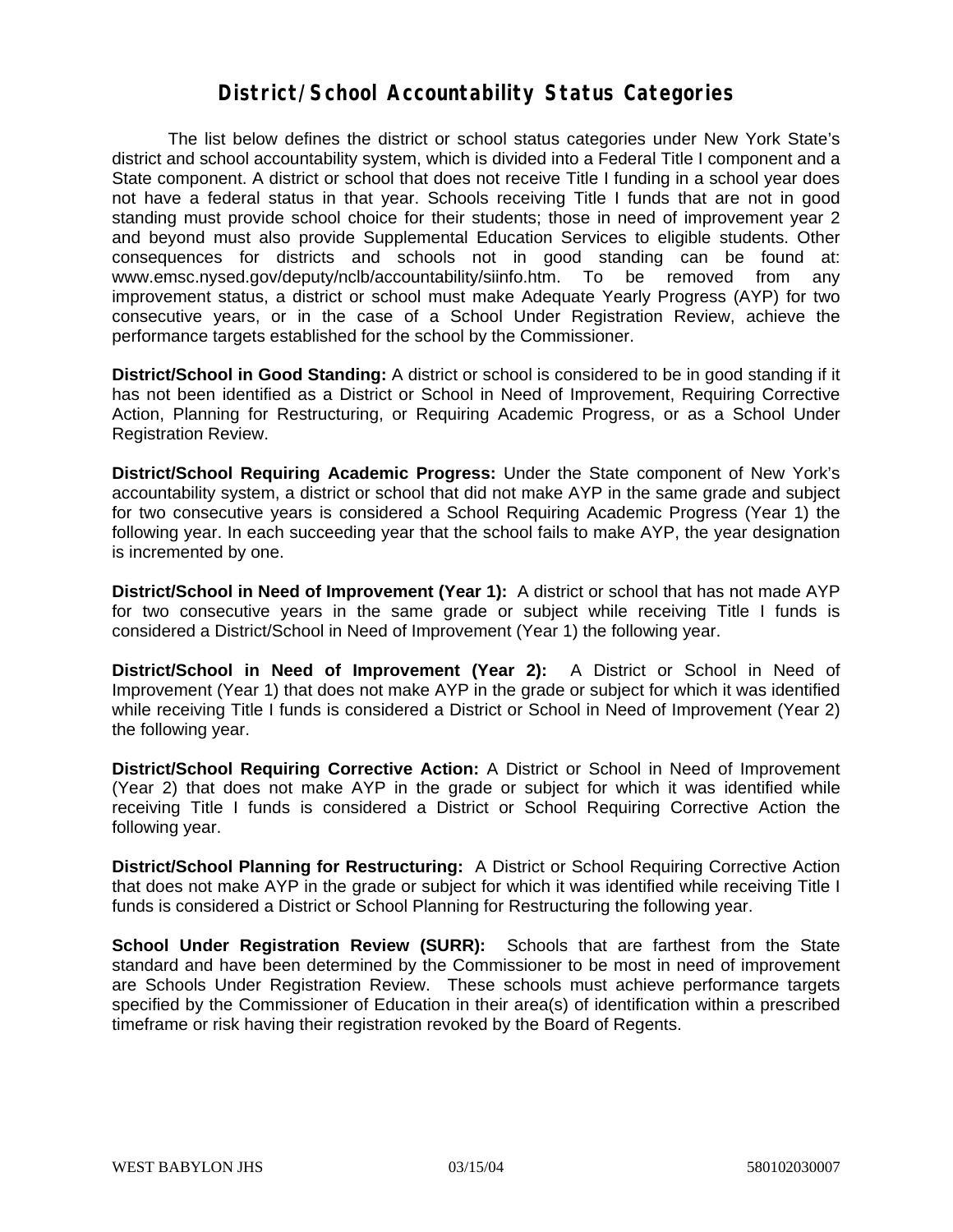## **Middle-Level English Language Arts**

Definitions of terms, such as Performance Index and Effective Annual Measurable Objective (AMO), are in the glossary, which is the last page of this report.

**For a school to make Adequate Yearly Progress (AYP) in 2002–03, every accountability group must make AYP.** 

**For an accountability group to make AYP in 2002–03, it must** 

- 1. meet the 95 percent participation requirement (*2002–03 Participation*), *and*
- 2. *either* meet its Effective AMO *or* make safe harbor (*2002–03 Performance* and *Standards*).

To meet the participation requirement, 95 percent of the grade 8 enrollment in each accountability group with 40 or more students must

be tested. To meet the Effective AMO, the Performance Index for each group with 30 or more continuously enrolled students must equal or exceed the Effective AMO. To make safe harbor, the Performance Index of each of these groups must equal or exceed its ELA safe harbor target *and* the group must meet the middle-level science qualification for safe harbor. (See the middle-level science page of this report for further information on meeting the science qualification for safe harbor.)

*ELA Safe Harbor Targets:* The middle-level *2002–03* ELA Safe Harbor Target is calculated by using the following equation: 2001–02 PI + (200  $-$  the 2001–02 PI)  $\times$  0.10. The 2003–04 ELA Safe Harbor Target is  $\,$ calculated by using the following equation:  $2002-03$  PI +  $(200 -$  the 2002–03 PI)  $\times$  0.10. The 2003–04 target is provided for groups whose PI was below the Effective AMO in 2002–03.

| <b>Accountability Group</b>       | 2002-03 Participation |                                    | 2002-03 Performance*                                    |                      | 2002-03 Standards       |                                     |                                                           |                                                              | 2003-04                                           |
|-----------------------------------|-----------------------|------------------------------------|---------------------------------------------------------|----------------------|-------------------------|-------------------------------------|-----------------------------------------------------------|--------------------------------------------------------------|---------------------------------------------------|
|                                   | Grade 8<br>Enrollment | Percent of<br>Enrollment<br>Tested | Count of<br>Continuously<br>Enrolled<br><b>Students</b> | Performance<br>Index | Effective<br><b>AMO</b> | <b>ELA Safe</b><br>Harbor<br>Target | Met the<br>Science<br>Qualification<br>for Safe<br>Harbor | <b>Made</b><br><b>AYP</b> in<br><b>ELA in</b><br>$2002 - 03$ | <b>ELA Safe</b><br><b>Harbor</b><br><b>Target</b> |
| All Students                      | 421                   | 100%                               | 415                                                     | 156                  | 102                     |                                     |                                                           | <b>Yes</b>                                                   |                                                   |
| <b>Students with Disabilities</b> | 56                    | 98%                                | 53                                                      | 94                   | 94                      |                                     |                                                           | <b>Yes</b>                                                   |                                                   |
| American Indian/Alaskan Native    |                       |                                    |                                                         |                      |                         |                                     |                                                           |                                                              |                                                   |
| Black                             | 16                    |                                    | 15                                                      |                      |                         |                                     |                                                           |                                                              |                                                   |
| Hispanic                          | 33                    |                                    | 31                                                      | 135                  | 90                      |                                     |                                                           | <b>Yes</b>                                                   |                                                   |
| Asian or Pacific Islander         | 8                     |                                    | 8                                                       |                      |                         |                                     |                                                           |                                                              |                                                   |
| White                             | 364                   | 100%                               | 361                                                     | 159                  | 101                     |                                     |                                                           | <b>Yes</b>                                                   |                                                   |
| <b>Limited English Proficient</b> | 11                    |                                    | 9                                                       |                      |                         |                                     |                                                           |                                                              |                                                   |
| Economically Disadvantaged        | 49                    | 98%                                | 47                                                      | 138                  | 93                      |                                     |                                                           | <b>Yes</b>                                                   |                                                   |
| <b>Final AYP Determination</b>    |                       |                                    |                                                         |                      |                         |                                     |                                                           | <b>Yes</b>                                                   |                                                   |

\*For schools with fewer than 30 continuously enrolled tested students in 2002–03, data for 2001–02 and 2002–03 were combined to determine counts and PIs.

\*\*Groups with a "\*\*" are not required to meet the science qualification for safe harbor to make safe harbor in English and mathematics because fewer than 30 students in the group were administered the science test.

**State accountability status in middle-level English language arts: School in Good Standing** 

Title I accountability status in middle-level English language arts: School Status Not Applicable, did not use Title I funds in one school year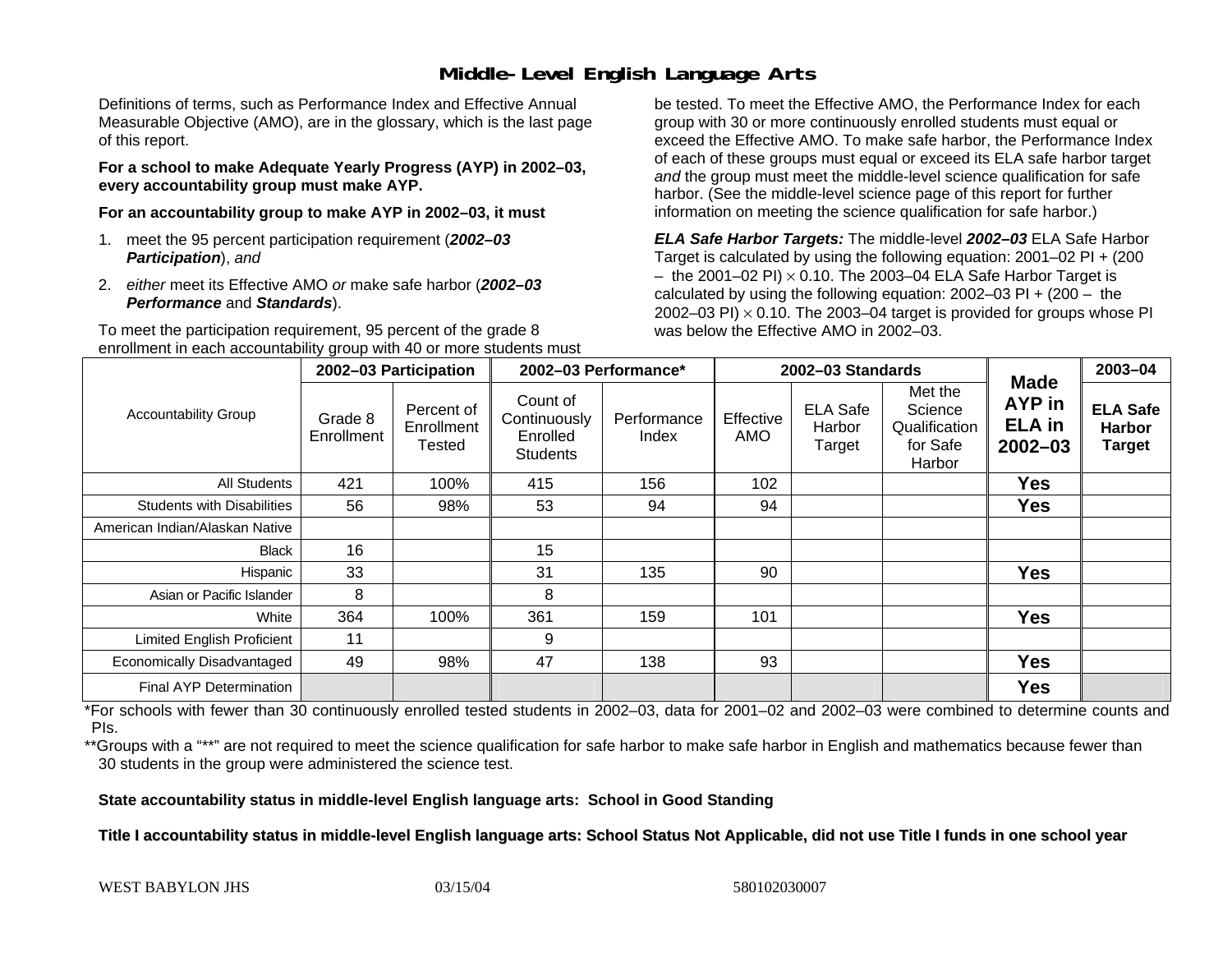## **Middle-Level Mathematics**

Definitions of terms, such as Performance Index and Effective Annual Measurable Objective (AMO), are in the glossary, which is the last page of this report.

**For a school to make Adequate Yearly Progress (AYP) in 2002–03, every accountability group must make AYP.** 

**For an accountability group to make AYP in 2002–03, it must** 

- 1. meet the 95 percent participation requirement (*2002–03 Participation*), *and*
- 2. *either* meet its Effective AMO *or* make safe harbor (*2002–03 Performance* and *Standards*).

To meet the participation requirement, 95 percent of the grade 8 enrollment in each accountability group with 40 or more students must

be tested. To meet the Effective AMO, the Performance Index for each group with 30 or more continuously enrolled students must equal or exceed the Effective AMO. To make safe harbor, the Performance Index of each of these groups must equal or exceed its math safe harbor target *and* the group must meet the middle-level science qualification for safe harbor. (See the middle-level science page of this report for further information on meeting the science qualification for safe harbor.)

*Math Safe Harbor Targets:* The middle-level 2002–03 Math Safe Harbor Target is calculated by using the following equation: 2001–02 PI + (200 – the 2001–02 PI) × 0.10. The 2003–04 Math Safe Harbor Target is calculated by using the following equation: 2002–03 PI + (200  $-$  the 2002–03 PI)  $\times$  0.10. The 2003–04 target is provided for groups whose PI was below the Effective AMO in 2002–03

| <b>Accountability Group</b>       | 2002-03 Participation |                                    | 2002-03 Performance*                                    |                      | 2002-03 Standards |                               |                                                           |                                                        | 2003-04                                            |
|-----------------------------------|-----------------------|------------------------------------|---------------------------------------------------------|----------------------|-------------------|-------------------------------|-----------------------------------------------------------|--------------------------------------------------------|----------------------------------------------------|
|                                   | Grade 8<br>Enrollment | Percent of<br>Enrollment<br>Tested | Count of<br>Continuously<br>Enrolled<br><b>Students</b> | Performance<br>Index | Effective<br>AMO  | Math Safe<br>Harbor<br>Target | Met the<br>Science<br>Qualification<br>for Safe<br>Harbor | <b>Made</b><br><b>AYP</b> in<br>Math in<br>$2002 - 03$ | <b>Math Safe</b><br><b>Harbor</b><br><b>Target</b> |
| <b>All Students</b>               | 419                   | 98%                                | 401                                                     | 170                  | 76                |                               |                                                           | <b>Yes</b>                                             |                                                    |
| <b>Students with Disabilities</b> | 56                    | 96%                                | 52                                                      | 102                  | 68                |                               |                                                           | <b>Yes</b>                                             |                                                    |
| American Indian/Alaskan Native    |                       |                                    |                                                         |                      |                   |                               |                                                           |                                                        |                                                    |
| <b>Black</b>                      | 17                    |                                    | 16                                                      |                      |                   |                               |                                                           |                                                        |                                                    |
| Hispanic                          | 32                    |                                    | 29                                                      |                      |                   |                               |                                                           |                                                        |                                                    |
| Asian or Pacific Islander         | 8                     |                                    | 8                                                       |                      |                   |                               |                                                           |                                                        |                                                    |
| White                             | 362                   | 97%                                | 348                                                     | 174                  | 75                |                               |                                                           | <b>Yes</b>                                             |                                                    |
| <b>Limited English Proficient</b> | 10                    |                                    | 8                                                       |                      |                   |                               |                                                           |                                                        |                                                    |
| Economically Disadvantaged        | 48                    | 100%                               | 47                                                      | 151                  | 67                |                               |                                                           | <b>Yes</b>                                             |                                                    |
| Final AYP Determination           |                       |                                    |                                                         |                      |                   |                               |                                                           | <b>Yes</b>                                             |                                                    |

\*For schools with fewer than 30 continuously enrolled tested students in 2002–03, data for 2001–02 and 2002–03 were combined to determine counts and PIs.

\*\*Groups with a "\*\*" are not required to meet the science qualification for safe harbor to make safe harbor in English and mathematics because fewer than 30 students in the group were administered the science test.

**State accountability status in middle-level mathematics: School in Good Standing** 

Title I accountability status in middle-level mathematics: School Status Not Applicable, did not use Title I funds in one school year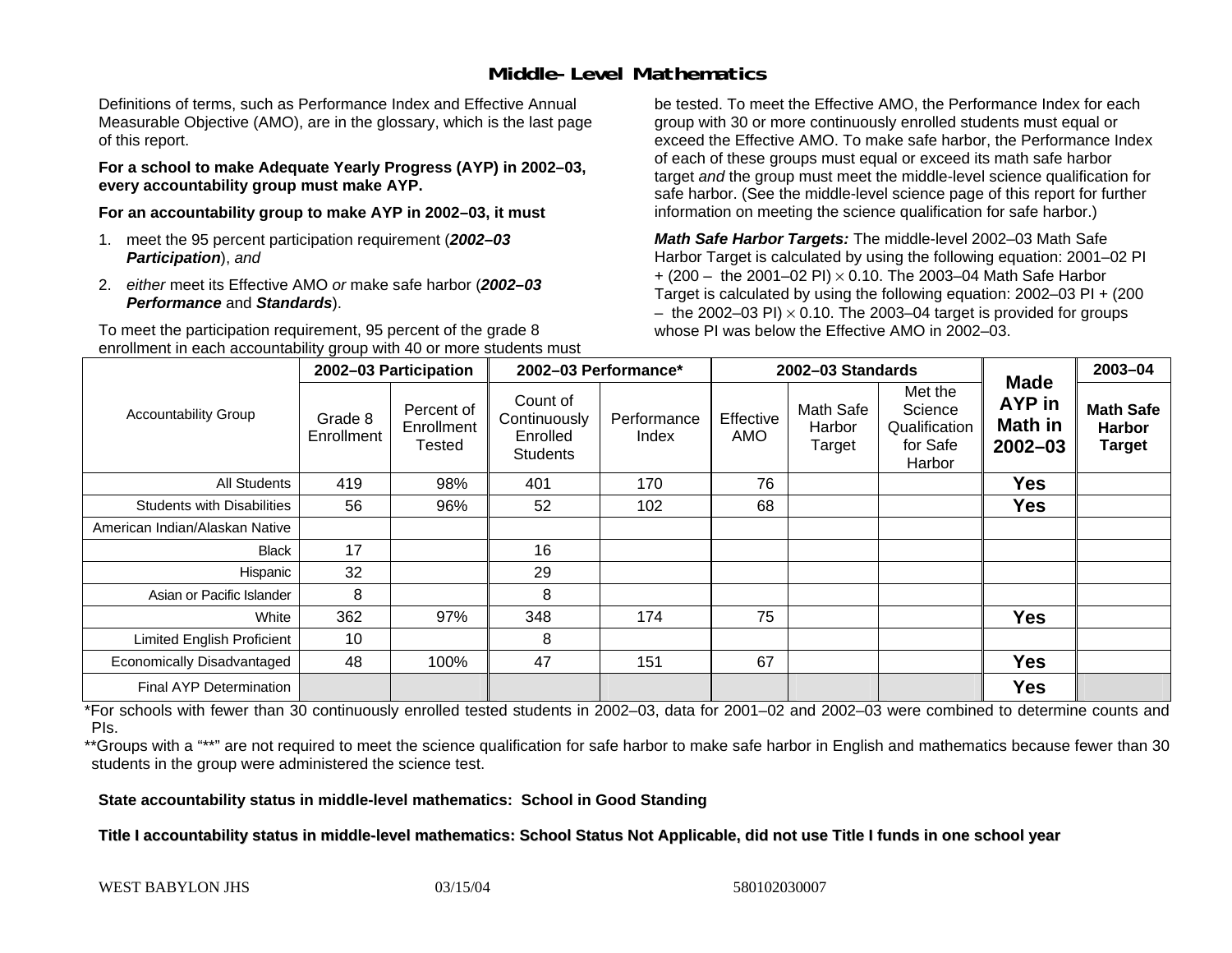## **Middle-Level Science**

Definitions of terms, such as Progress Target and Adequate Yearly Progress (AYP), are in the glossary, which is the last page of this report.

*Made AYP in Science in 2002–03:* For a school to make AYP in science, the Performance Index (PI) for the "All Students" group must equal or exceed the State Science Standard or the Science Progress Target.

*Qualification for Safe Harbor in Middle-Level ELA and Math:* For an accountability group to be considered Qualified for Safe Harbor in

Middle-Level ELA and Math, the PI must equal or exceed the State Science Standard or the Science Progress Target in middle-level science for that group. Groups with fewer than 30 students tested in middle-level science are not subject to this qualification criterion.

*Science Progress Targets:* The middle-level 2002–03 Science Progress Target is calculated by adding one point to the 2001–02 PI. The 2003–04 Science Progress Target is calculated by adding one point to the 2002–03 PI. The 2003–04 target is provided for groups whose PI was below the State Science Standard in 2002–03.

|                                   |                                                         | 2002-03 Performance* |                              | 2002-03 Standards             |                                             | $2002 - 03$                                                            | $2003 - 04$                   |
|-----------------------------------|---------------------------------------------------------|----------------------|------------------------------|-------------------------------|---------------------------------------------|------------------------------------------------------------------------|-------------------------------|
| <b>Accountability Group</b>       | Count of<br>Continuously<br>Enrolled<br><b>Students</b> | Performance<br>Index | State<br>Science<br>Standard | Science<br>Progress<br>Target | <b>Made AYP</b><br>in Science<br>in 2002-03 | Qualified<br>for Safe<br>Harbor in<br>Middle-<br>Level ELA<br>and Math | Science<br>Progress<br>Target |
| <b>All Students</b>               | 411                                                     | 196                  | 100                          |                               | <b>Yes</b>                                  | Yes                                                                    |                               |
| <b>Students with Disabilities</b> | 54                                                      | 181                  | 100                          |                               |                                             | Yes                                                                    |                               |
| American Indian/Alaskan Native    |                                                         |                      |                              |                               |                                             |                                                                        |                               |
| <b>Black</b>                      | 16                                                      |                      |                              |                               |                                             |                                                                        |                               |
| Hispanic                          | 29                                                      |                      |                              |                               |                                             |                                                                        |                               |
| Asian or Pacific Islander         | 8                                                       |                      |                              |                               |                                             |                                                                        |                               |
| White                             | 358                                                     | 197                  | 100                          |                               |                                             | Yes                                                                    |                               |
| Limited English Proficient        | 8                                                       |                      |                              |                               |                                             |                                                                        |                               |
| Economically Disadvantaged        | 47                                                      | 191                  | 100                          |                               |                                             | <b>Yes</b>                                                             |                               |
| Final AYP Determination           |                                                         |                      |                              |                               | <b>Yes</b>                                  |                                                                        |                               |

\*For schools with fewer than 30 continuously enrolled students in 2002–03, data for 2001–02 and 2002–03 were combined to determine counts and PIs.

**State accountability status in middle-level science: School in Good Standing** 

Title I accountability status in middle-level science: School Status Not Applicable, did not use Title I funds in one school year